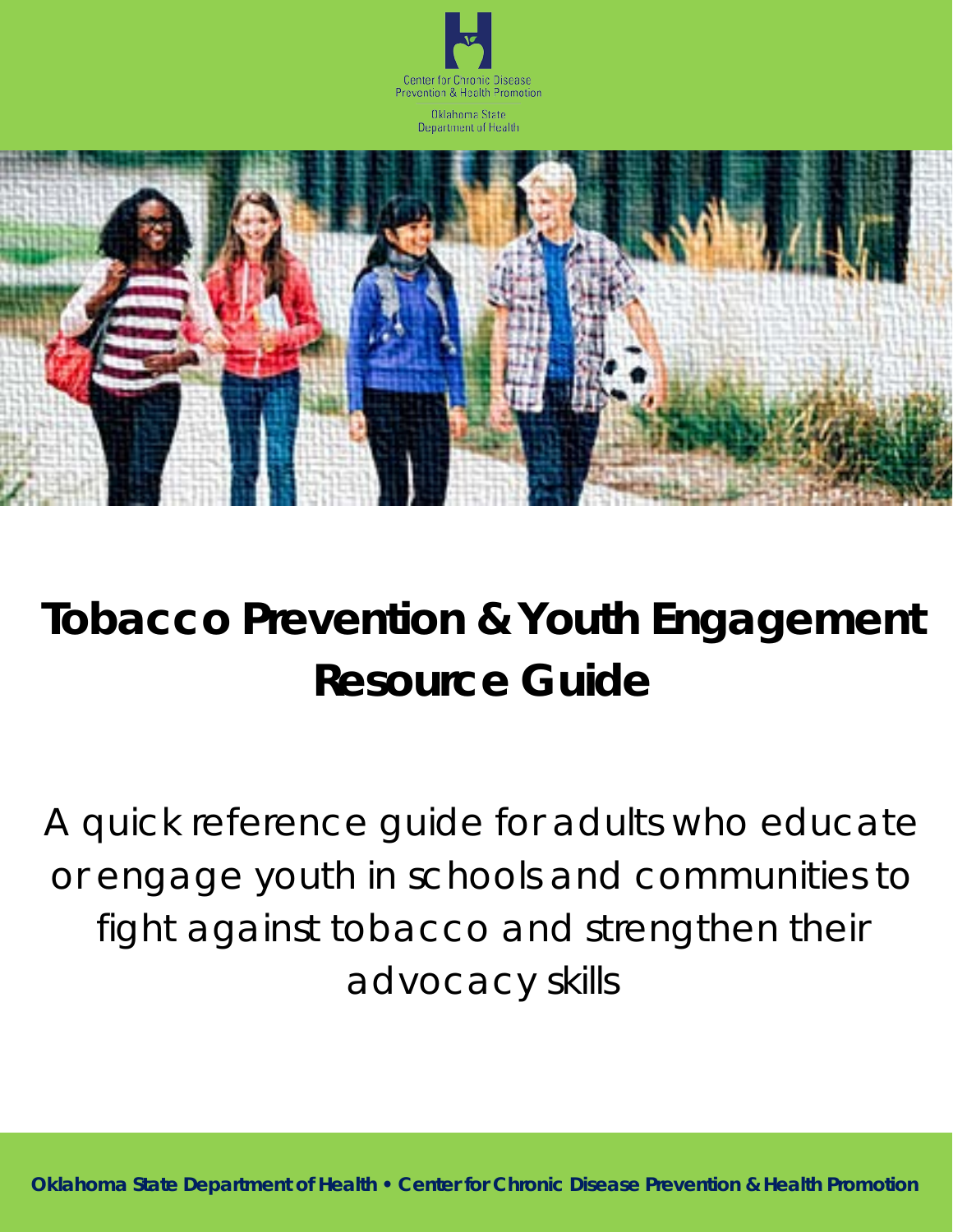## **CONTENTS**

### **ENGAGE | EDUCATE | EMPOWER**

*Brief overview of how tobacco impacts Oklahomans*

### **CESSATION RESOURCES**

*Brief resource description with hyperlink*

### **YOUTH PRESENTATIONS, PROGRAMS, and TRAINING**

*Brief resource description with hyperlink*

### **FOR PARENTS, EDUCATORS, COACHES, and HEALTH CARE PROVIDERS**

*R esource hyperlink*

### **ADDITIONAL RESOURCES**

*Brief resource description with hyperlink*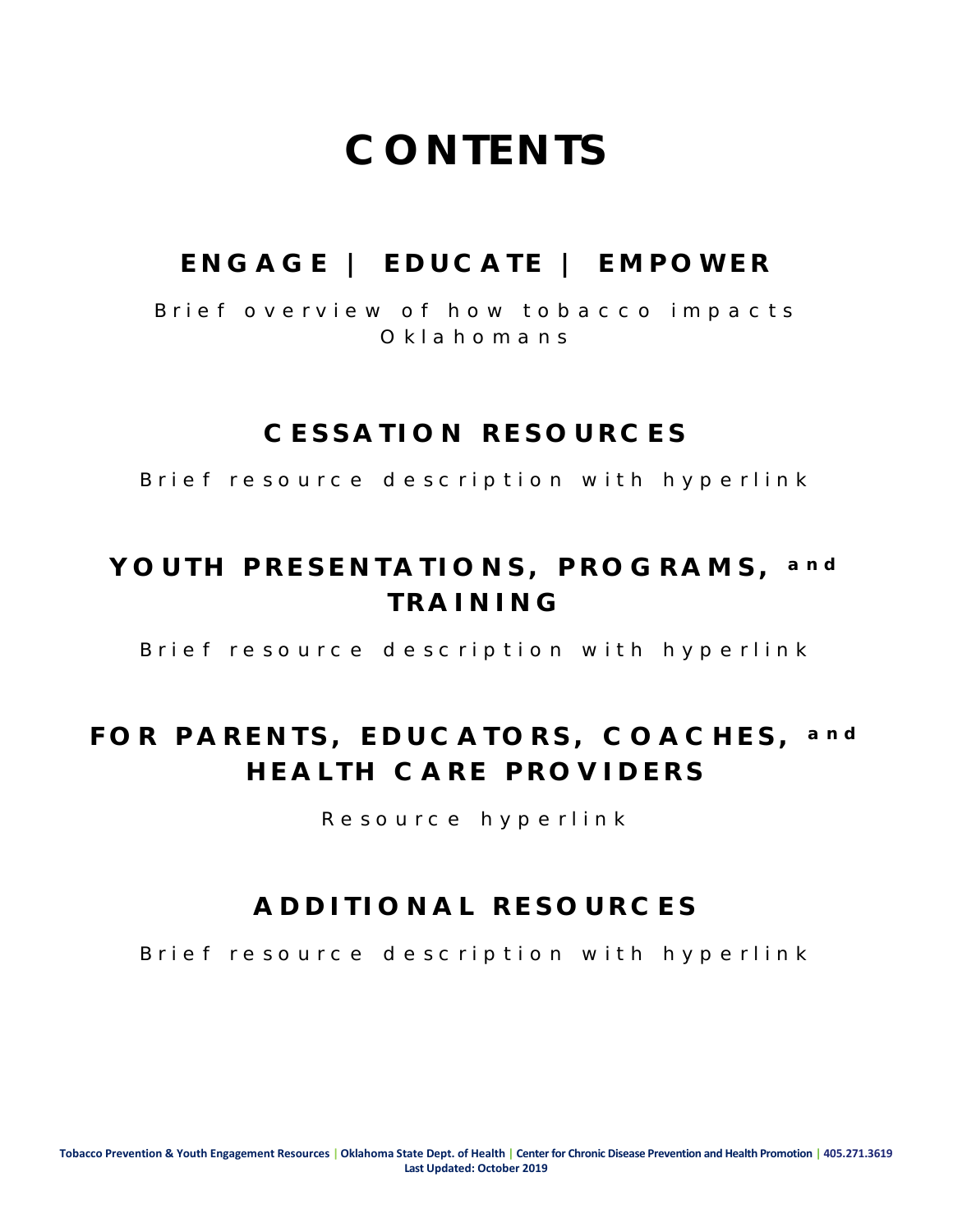### **E NGAGE | E DUCATE | E MPOWER**

The overwhelming majority of individuals begin using tobacco products by age 18. Unfortunately, Oklahoma has a history of high prevalence of tobacco use and a high incidence of tobacco-related diseases. Oklahoma's young people have also continued to smoke and try new products at alarming rates, remaining above the national average in many tobacco use categories. As the popularity of e-cigarettes and vapor products among youth continues to increase nationwide, it is important to emphasize that no amount of nicotine is safe for youth consumption. Nicotine exposure during adolescence can harm the developing brain and increase the risk of addiction.

Tobacco companies spend billions of dollars a year to promote their products. The retail environment is the primary channel for tobacco marketing, advertising and promotional efforts. Unfortunately, communities of color and lower socioeconomic communities often have more tobacco retailers and greater exposure to tobacco advertising. The tobacco retail environment has also been linked to increased smoking rates and fewer quit attempts among smokers. External and in-store advertising of tobacco products further normalizes tobacco use in the community. Flavor availability also increases the appeal of tobacco products as youth are more likely to choose flavored products. Youth are also more likely to be exposed when tobacco ads and products are placed near items they are purchasing.

Oklahoma preempts, or prevents, local communities from enacting local ordinances that are more stringent than or differ from the state's tobacco control laws related to advertising, smoke-free indoor air, and youth access. Public health strategies that embrace different populations in multiple settings are needed to address tobacco related geographic, income, racial and ethnic disparities in Oklahoma. Overall, the Oklahoma State Department of Health and its partners aim to prevent youth initiation, increase successful cessation attempts, and address the enforcement and compliance of youth tobacco access laws in Oklahoma by implementing evidence-based tobacco control interventions that will reduce community, social, and environmental norms that lead to experimentation and regular tobacco use

We must create, promote, and sustain conditions where the healthy choice is the easy choice to address the health challenges in Oklahoma and have the greatest impact on the health of future generations. This guide serves as a resource for adults who educate or engage youth about the dangers of tobacco use and early nicotine exposure in multiple settings—communities, schools, worksites and healthcare facilities.

For more information about the toll of tobacco in Oklahoma or additional assistance on how to utilize this resource guide, please contact the Oklahoma State Department of Health's Center for Chronic Disease Prevention and Health Promotion at 405-271-3619.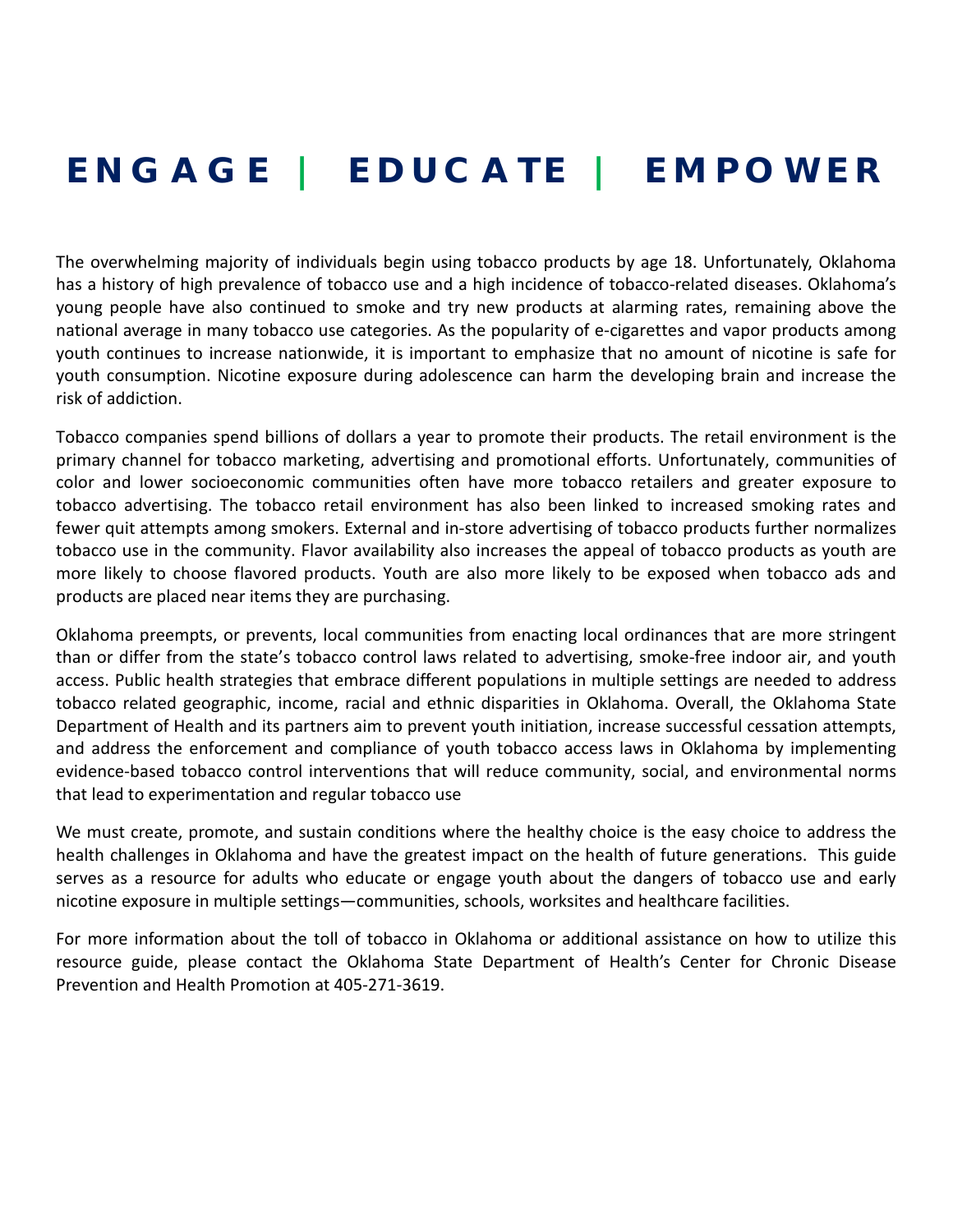### **CESSATION RESOURCES**

#### **[Smokefree Teen Cessation Resources](https://teen.smokefree.gov/)**

#### **Target audience: Anyone at least 13 years old**

Smokefree Teen is part of the National Cancer Institute's (NCI) Smokefree.gov Initiative. The goal of Smokefree Teen is to reduce the number of youth who use tobacco. Smokefree Teen helps anyone at least 13 years old (with a supported mobile phone carrier in the United States) stop using tobacco by providing information grounded in scientific evidence and offering free tools that meet teens where they are—on their mobile phones. Smokefree Teen aims to reduce teen tobacco use by:

• Text messaging program and the quitSTART app help teens become smokefree by providing strategies for tackling cravings, bad moods, and other situations.

#### **[Truth Initiative Launches E-cigarette Quit Program](http://www.truthinitiative.org/quitecigarettes)**

#### **Target audience: Teens, Young Adults, and Parents**

The Truth Initiative has expanded its quit-smoking resources to include the first-of-its-kind ecigarette quit program to address the significant rise in youth vaping. This innovative and free text message program was created with input from teens, college students and young adults who have attempted to, or successfully quit, e-cigarettes. The program is tailored by age group to give appropriate recommendations about quitting and also serves as a resource for parents looking to help their children who now vape. It is being launched and integrated into the already successful This is Quitting and BecomeAnEX® digital cessation programs from Truth Initiative.

- Free, Anonymous text messaging based (Text QUIT to 202- 804-9884)
- Messages tailored by age group (recommendations for teens, young adults and parents)

#### **[Oklahoma Tobacco Helpline](https://okhelpline.com/)**

#### **Target audience: Anyone at least 13 years old**

The Oklahoma Tobacco Helpline (1-800-QUIT NOW or register online) is a free service available 24/7. The Helpline provides free text and email support, phone and web coaching, free nicotine patches, gum or lozenges and more for registered participants. The specific options available to each individual may vary based on insurance coverage, but free help is available for all Oklahomans.





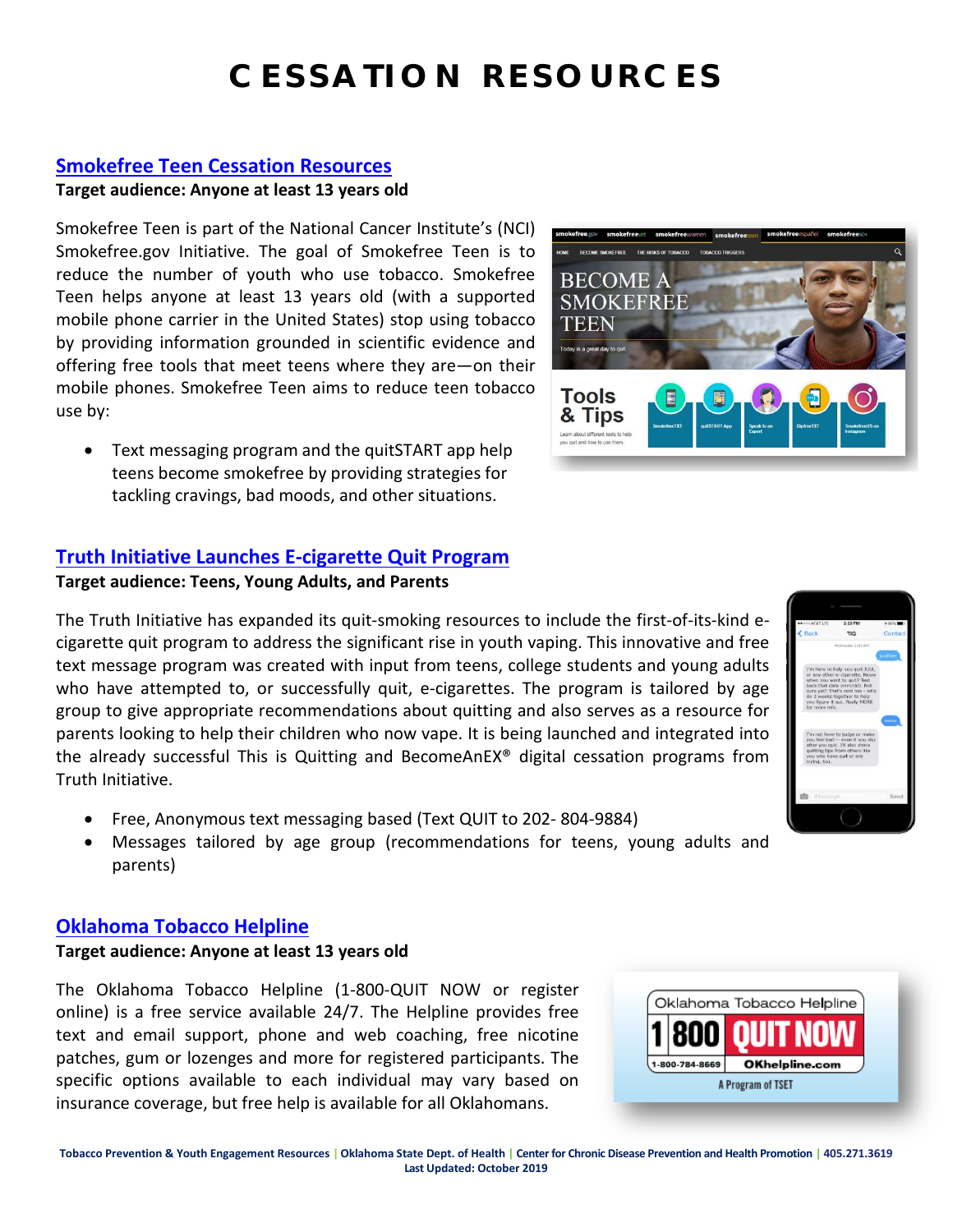#### **[Know the Risks: A Youth Guide to E-cigarettes](https://www.cdc.gov/tobacco/basic_information/e-cigarettes/youth-guide-to-e-cigarettes-presentation.html)**

#### **Target audience: Middle and high school, 11-18 years old**

The Centers for Disease Control and Prevention's (CDC) Office on Smoking and Health (OSH) developed this presentation to educate youth on e-cigarettes, including the health risks, the factors that lead to ecigarette use, and what youth can do to avoid all tobacco products, including e-cigarettes. This resource is intended for adults who educate or serve youth ages 11 – 18 (teachers, youth ministers, coaches, scout leaders, etc.).

Know the Risks: A Youth Guide to E-cigarettes



• Users should not modify the content within individual slide, imply, or state that any slides added from other sources reflect official CDC policies or positions.

#### **[The Tobacco Prevention Toolkit](https://med.stanford.edu/tobaccopreventiontoolkit/about.html)**

#### **Target audience: Elementary, middle, and high school, 11-18 years old**

The Tobacco Prevention Toolkit is a theory-based and evidence-informed educational resource created by educators and researchers aimed at preventing middle and high school students' use of tobacco and nicotine products. This is an educational resource that can be adapted to fit the individual needs of educators and students in all types of settings, including elementary, middle and high schools; community-based organizations; and health-related agencies. Educators are encouraged to pick and choose which lessons will be most useful for their students and adapt activities to suit their needs. The Tobacco Prevention Toolkit consists of the following:

- PowerPoints, worksheets, and activities can all be altered as desired
- Crash Courses in certain modules for more information for educators and parents
- Resources section that provides additional information and websites that are relevant to educators, parents, youth, and others who are interested

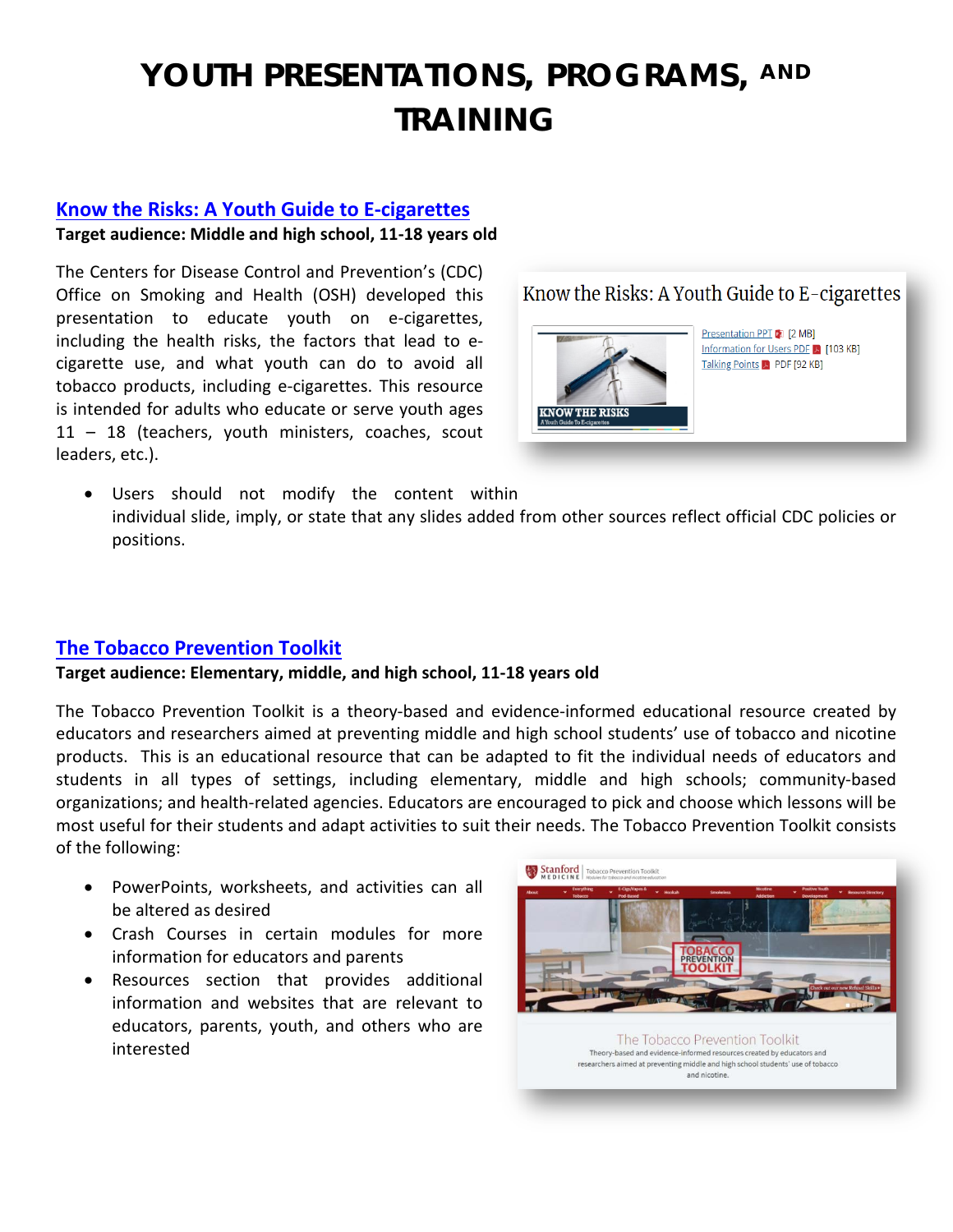#### **[CATCH My Breath Youth E-cigarette Prevention Program](https://catchinfo.org/modules/e-cigarettes/)**

#### **Target audience: Middle and high school, 11-18 years old**

CATCH My Breath is a best-practices youth E-cigarette and JUUL prevention program developed by The University of Texas Health Science Center at Houston (UTHealth) School of Public Health. The program provides information to teachers, parents, and health professionals to equip students with the knowledge and skills they need to make informed decisions about the use of E-cigarettes, including JUUL devices. The CATCH My Breath curriculum consists of the following:

- 4 lessons at 30-40 minutes each
- Peer-led teaching approach and meets National and State Health Education Standards
- In-class activities, teacher education, online resources, and take-home materials for parents



#### **[ASPIRE](https://www.mdanderson.org/about-md-anderson/community-services/aspire.html)**

#### **Target audience: Middle and high school, 11-18 years old**

ASPIRE is a bilingual, online tool that helps youth learn about being tobacco free. It explains the dangers of tobacco and nicotine use, so they never start smoking. Or, if they already do, it gives information and ways to quit. The curriculum aligns with subject area standards in health, science, mathematics, social studies, and technology application. Educators have administrative access to track student progress.

- English and Spanish languages with closed captioning
- Supports all systems (Mac and PC) and devices (desktop, tablet, or smartphone) with internet connection.
- Educational modules with quizzes and pre/post-tests
- Certificate of completion and reporting system

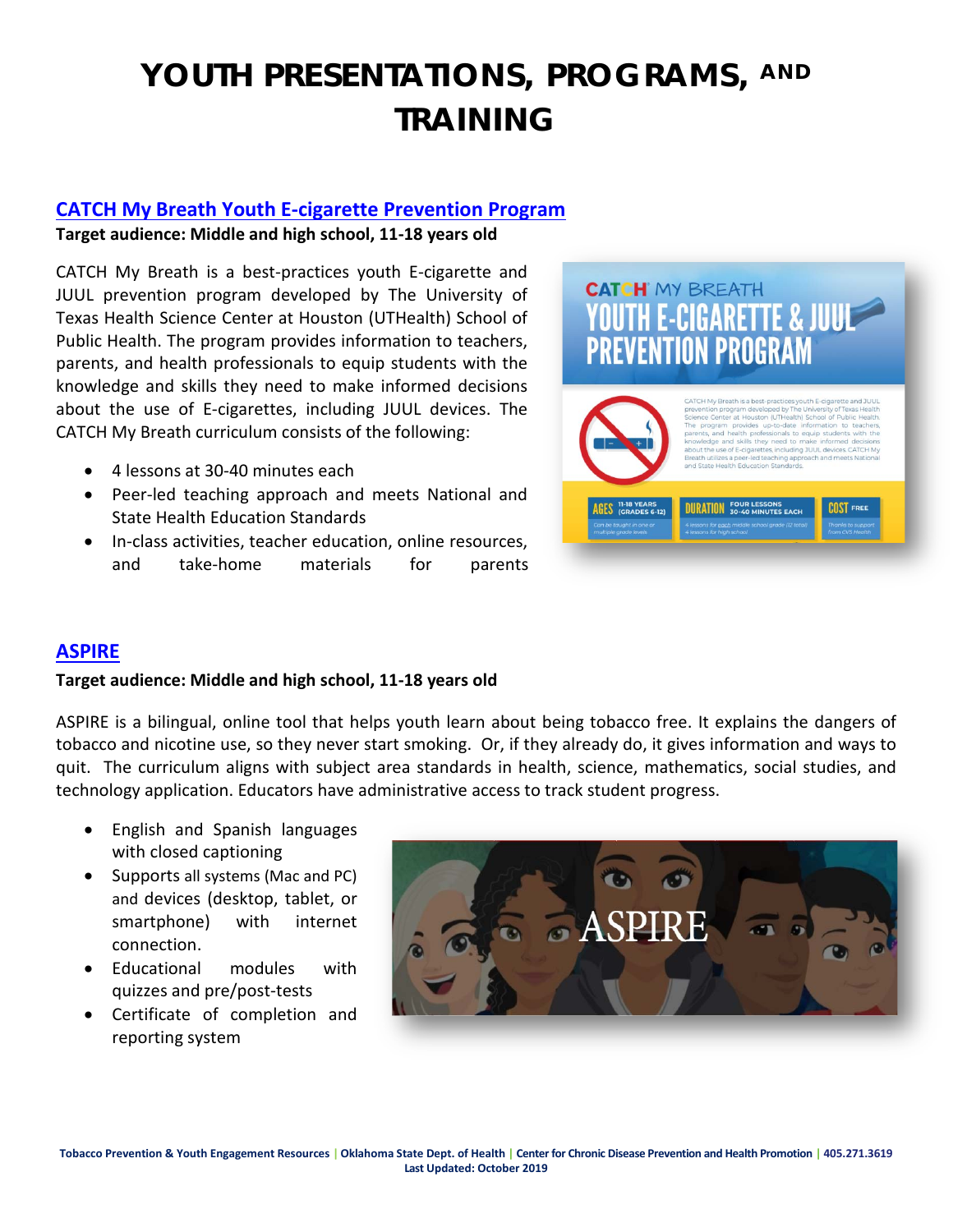#### **[Taking Down Tobacco](https://www.takingdowntobacco.org/)**

#### **Target audience: Middle and high school, 11-18 years old**

Taking Down Tobacco is a free, comprehensive youth advocacy training program created by the Campaign for Tobacco-Free Kids in partnership with the CVS Health Foundation. It provides introductory training for youth new to the fight against tobacco and advanced training to help young leaders take their advocacy to the next level. Taking Down Tobacco empowers middle and high-school students to create change in their schools and communities. Once a free Taking Down Tobacco account is created, there is access to the following:

- Taking Down Tobacco 101 to learn the basics
- Become a Trainer to learn how to become an effective community Taking Down Tobacco 101 trainer
- Core 4 courses- Activities that Kick Butts, Informing Decision-Makers, Mastering the Media, and Messaging Matters
- Points towards grants and gear (earned by completing courses and taking actions)

#### **["The Real Cost" Youth E-cigarette Prevention Campaign](http://www.scholastic.com/youthvapingrisks/?eml=snp/e/20181116////FDA/////&ET_CID=20181116_SNP_FDA_ACQ_24449&ET_RID=1414772458)**

#### **Target audience: Middle and high school, 11-18 years old**

The US Food and Drug Administration (FDA) partnered with Scholastic to address e-cigarette use among youth by providing prevention materials for educators and schools.

In addition to data and infographics, this resource provides a dangers of vaping lesson and research activity to educate students on the health risks of vaping.



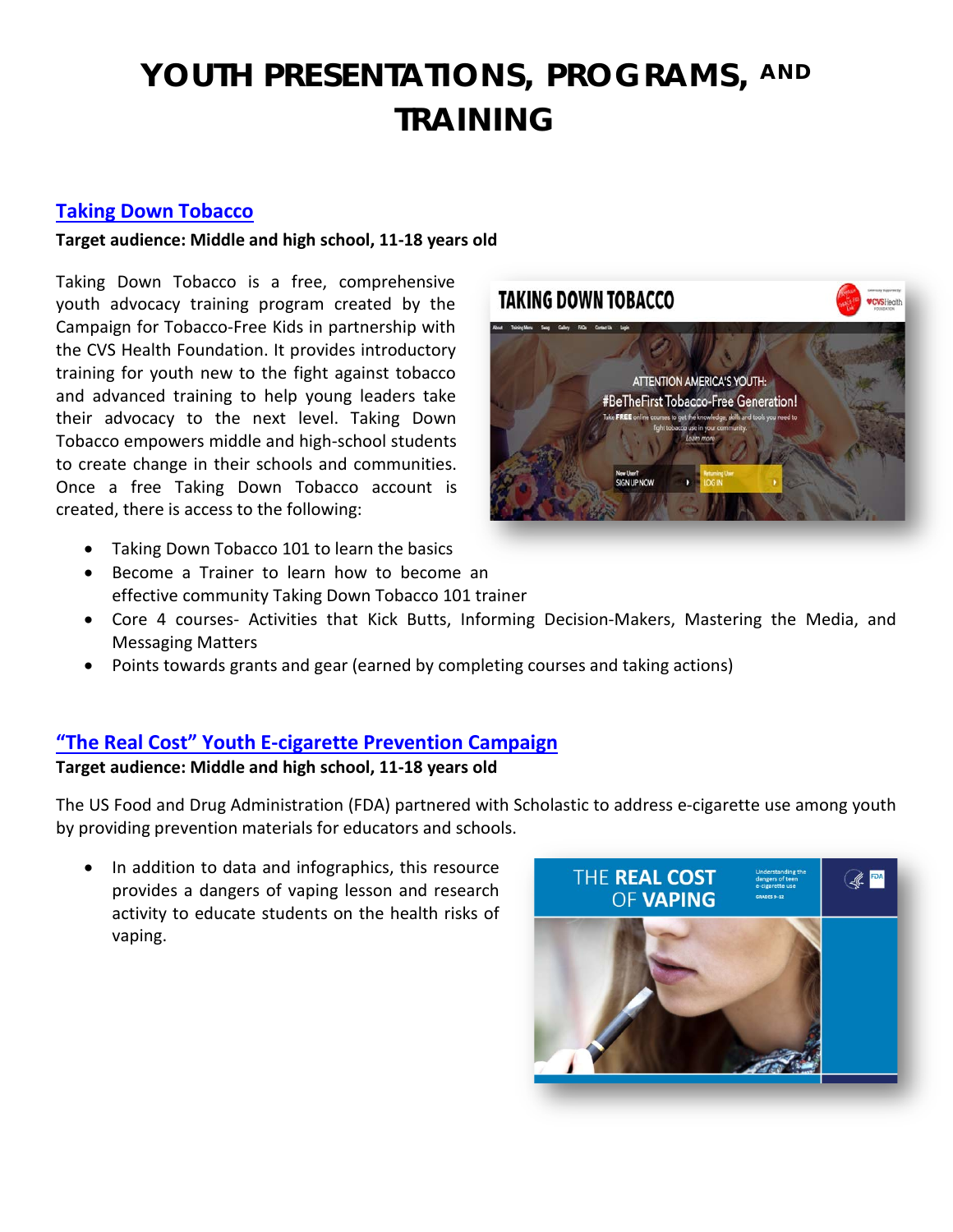#### **Health Education Curriculum Analysis Tool - [Module T: Tobacco-use Prevention Curriculum](https://www.cdc.gov/healthyyouth/hecat/pdf/HECAT_Module_T.pdf)**

#### **Target audience: Elementary, middle, and high school, 11-18 years old**

The Health Education Curriculum Analysis Tool (HECAT) is an assessment tool to help school districts, schools, and others conduct a clear, complete, and consistent analysis of health education curricula based on the National Health Education Standards and CDC's Characteristics of an Effective Health Education Curriculum.

• Curriculum committees or educators at school districts, schools, or community-based organizations can use this tool to develop new or improved courses of study, frameworks, learning objectives, or examine curricula currently in use



#### **[Second Chance Program](https://www.secondchancetobacco.org/demo/)**

**Target audience: Middle and high school, 11-18 years old**  (Access fee required after November 15, 2019)

Second Chance is a web-based tobacco education program for middle and high school youth who have violated a tobacco policy at school or a law in the community. It is a FREE on-line, interactive, and selfdirected program intended to be used as an alternative to suspension. The program may also be helpful for teens that are experimenting with tobacco, but have not violated tobacco policy. Second Chance is an educational program designed help students think about the role that tobacco plays in their lives and move them towards quitting. Second Chance is not a cessation program.



- Second Chance was developed with funding from the Colorado Department of Public Health and Environment's State Tobacco Education and Prevention Partnership (STEPP)
- Administrators have the ability to assign student usernames and passwords, track student progress in the program, analyze student demographics, and review pre- and post-survey results
- Information is broken up into three major sections: Community, School, and Home
- Students may complete the program in multiple sittings and completion time program ranges from 1 to 1.5 hours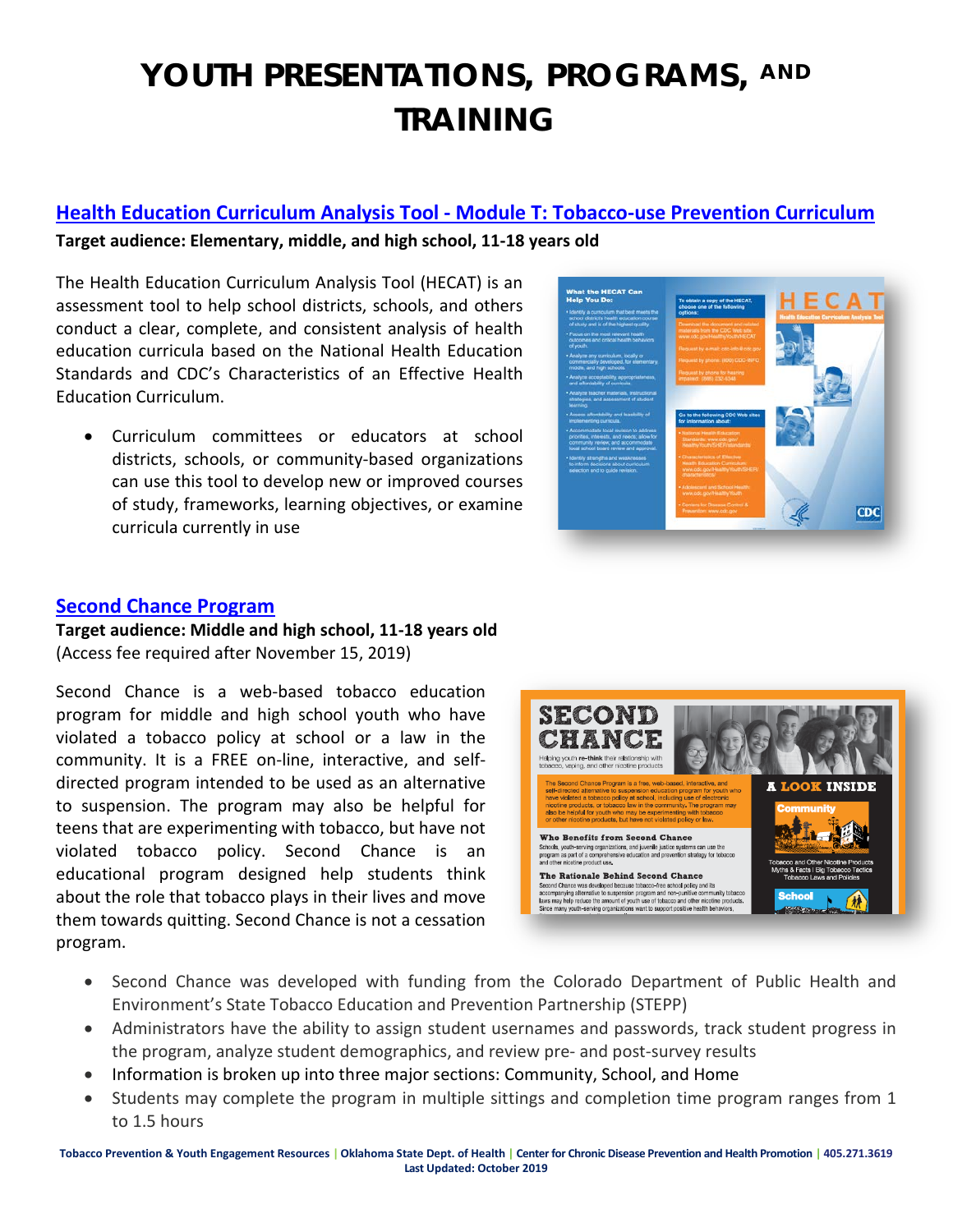### **FOR PARENTS, EDUCATORS, COACHES, AND HEALTH CARE PROVIDERS**

*\*Hyperlinks\**

#### **Cessation**

**[Is your kid using JUUL or another e-cigarette? Here's how you can help them quit](https://truthinitiative.org/research-resources/quitting-smoking-vaping/your-kid-using-juul-or-another-e-cigarette-heres-how-you)** *(Truth Initiative® )* **[Three ways to support loved ones while they quit smoking](https://truthinitiative.org/research-resources/quitting-smoking-vaping/three-ways-support-loved-ones-while-they-quit-smoking)** *(Truth Initiative®)* **[This is Quitting](https://www.thetruth.com/articles/hot-topic/quit-vaping) (Truth Initiative®) an[d BecomeAnEX®](https://www.becomeanex.org/)** *(Mayo Clinic)* **[Quitting vaping? Here are 5 tips for handling nicotine withdrawal](https://truthinitiative.org/research-resources/quitting-smoking-vaping/quitting-vaping-here-are-5-tips-handling-nicotine)** *(Truth Initiative®)*

**E-cigarettes & Vapor Products**

**[Action Needed: E-cigarettes](https://truthinitiative.org/sites/default/files/media/files/2019/03/E-Cigarette%20Action%20Needed%20Factsheet_FINAL.pdf)** *(Truth Initiative® )*

**[E-Cigarettes and Youth: What Educators and Coaches Need to Know](https://www.cdc.gov/tobacco/basic_information/e-cigarettes/pdfs/OSH-E-Cigarettes-and-Youth-What-Educators-and-Coaches-Need-to-Know-20190327-508.pdf)** *(Centers for Disease Control and Prevention)*

**[E-Cigarettes and Youth: What Health Care Providers Need to Know](https://www.cdc.gov/tobacco/basic_information/e-cigarettes/pdfs/OSH-E-Cigarettes-and-Youth-What-HCPs-Need-to-Know-20190327-508.pdf)** *(Centers for Disease Control and Prevention)*

**[E-Cigarettes and Youth: What Parents Need to Kno](https://www.cdc.gov/tobacco/basic_information/e-cigarettes/pdfs/OSH-E-Cigarettes-and-Youth-What-Parents-Need-to-Know-20190327-508.pdf)**w *(Centers for Disease Control and Prevention)*

**[E-Cigarette Microlearning Video -](https://youtu.be/si0LzMwN2l4) Long Version** *(Tobacco Control Network)*

**[E-Cigarette Microlearning Video -](https://youtu.be/5aLiIrPQnAc) Shorter Version** *(Tobacco Control Network)*

**[E-Cigarettes Shaped Like Flash Drives: Information for Parents, Educators, and Health Care Providers](https://www.cdc.gov/tobacco/basic_information/e-cigarettes/factsheet/pdfs/e-cigarettes-usb-flash-p.pdf)** *(Centers for Disease Control and Prevention)*

**[Most JUUL-related Instagram posts appeal to youth culture and lifestyles, study finds](https://truthinitiative.org/research-resources/emerging-tobacco-products/most-juul-related-instagram-posts-appeal-youth-culture)** *(Truth Initiative® )*

**["Protect Our Youth" Campaign Toolkit](https://stopswithme.com/wp-content/uploads/2019/09/27695-TSET-TSWM-Toolkits-Protect-Our-Youth-F.pdf)** (Tobacco Stops With Me©)

**[Talk with Your Teen About E-Cigarettes: A Tip Sheet for Parents](https://e-cigarettes.surgeongeneral.gov/documents/SGR_ECig_ParentTipSheet_508.pdf)** *(Centers for Disease Control and Prevention)*

**[Teachers and Parents: That USB Stick Might Be an E-Cigarette](https://www.cdc.gov/tobacco/basic_information/e-cigarettes/teacher-parent/pdfs/parent-teacher-ecig-p.pdf)** *(Centers for Disease Control and Prevention)*

**[Outbreak of Lung Injury Associated with E-cigarette Product Use or Vaping: Information for Clinicians](https://emergency.cdc.gov/coca/ppt/2019/COCA_Call_Outbreak_of_lung_injury_ecigarettes_09.19.19_Final.pdf)** *(Centers for Disease Control and Prevention)*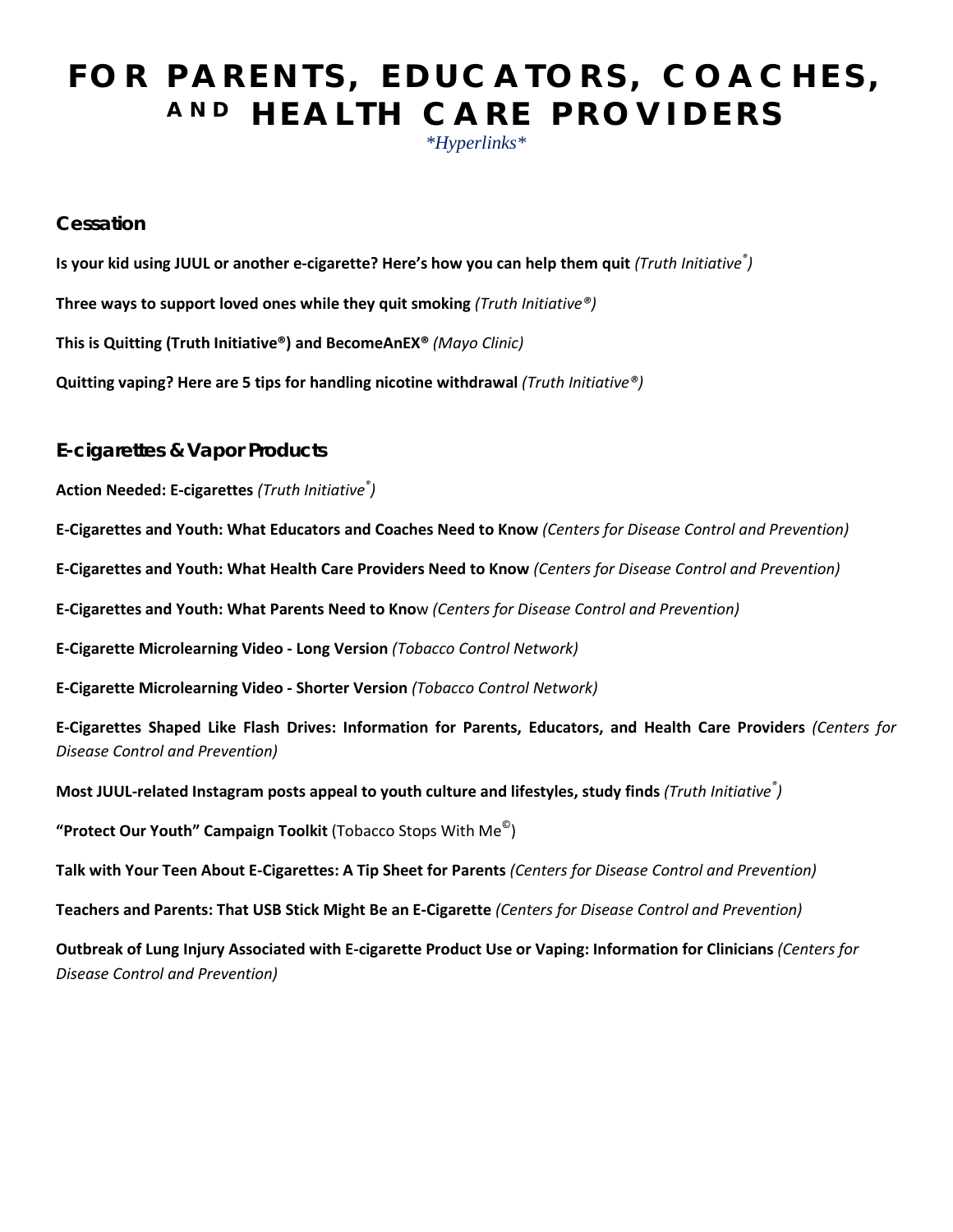### **FOR PARENTS, EDUCATORS, COACHES, AND HEALTH CARE PROVIDERS**

*\*Hyperlinks\**

**General**

**[Action needed: Tobacco in pop culture](https://truthinitiative.org/research-resources/tobacco-pop-culture/action-needed-tobacco-pop-culture)** *(Truth Initiative®)*

**[Evidence Brief: Tobacco Industry Sponsored Youth Prevention Programs in School](https://www.cdc.gov/tobacco/basic_information/youth/evidence-brief/pdfs/tobacco-industry-sponsored-youth-prevention-programs-p.pdf)**s *(Centers for Disease Control and Prevention)*

**[Exchange Lab: Evidence-Based Tobacco Education Print Materials, Web Content, and Video for Your Organization](https://digitalmedia.hhs.gov/tobacco/)** *(U.S. Food and Drug Administration)*

**[Played: Smoking and Video Games](https://truthinitiative.org/sites/default/files/media/files/2019/03/Played-Smoking-in-Video-Games-2017.pdf)** *(Truth Initiative® )*

**[Warning to Parents: How Big Tobacco Targets Kids Today](https://www.tobaccofreekids.org/assets/content/what_we_do/industry_watch/warning_to_parents/report_warningtoparents_20120321.pdf)** *(Campaign for Tobacco-Free Kids)*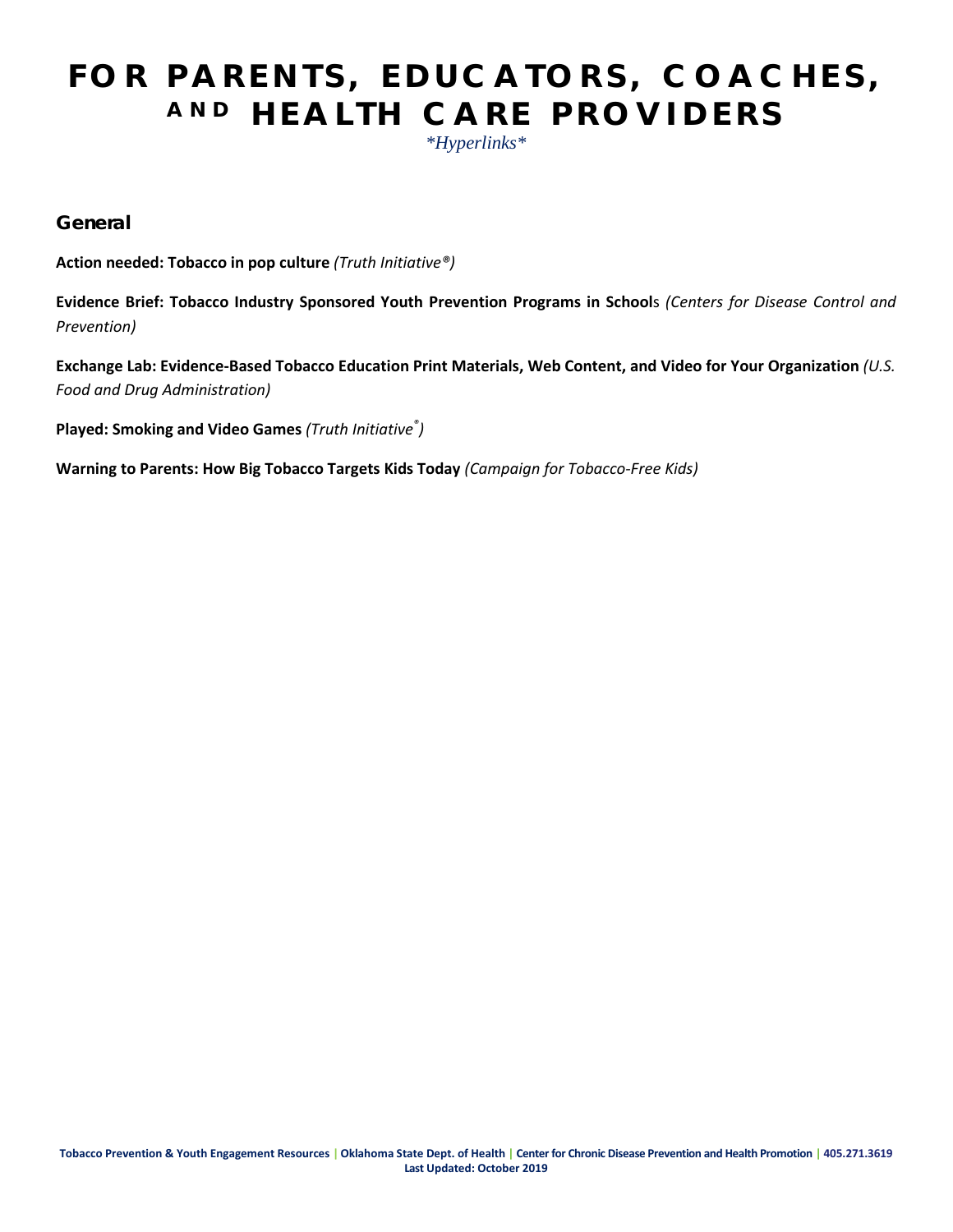### **ADDITIONAL RESOURCES**

**[Centers for Disease Control and Prevention, Office on Smoking and Health](https://www.cdc.gov/tobacco/)[/Know the Risks: E-cigarettes &](https://e-cigarettes.surgeongeneral.gov/getthefacts.html)  [Young People](https://e-cigarettes.surgeongeneral.gov/getthefacts.html) -** Lead federal agency for comprehensive tobacco prevention and control that collects, studies, and shares information to assess tobacco use and its effects on health, promote evidence-based approaches, and measure progress toward goals

**[U.S. Food and Drug Administration-](https://www.fda.gov/TobaccoProducts/default.htm)** Federal agency that regulates the manufacturing, marketing, and distribution of tobacco products.

**[World Health Organization](https://www.who.int/tobacco/about/en/)**- Conscious of the global tobacco epidemic's massive toll of death, sickness and misery, and mindful of the need to raise the profile of its tobacco control work, WHO in July 1998 established the Tobacco Free Initiative (TFI). TFI focuses international attention, resources and action on the global tobacco epidemic.

**[Oklahoma State Department of Health](https://www.ok.gov/health/Health_Promotion/Tobacco_Initiatives/index.html)**- State health agency responsible for protecting and improving public health with strategies that focus on preventing disease and a system of local health services.

**[Oklahoma Department of Mental Health and Substance Abuse Services](https://www.ok.gov/odmhsas/Prevention_/Prevention_Initiatives/index.html)**- State health agency that provides prevention and treatment services within mental health and substance use treatment services system.

**[Oklahoma Health Care Authority-](http://okhca.org/)** Primary state entity charged with controlling costs of state-purchased health care.

**[Oklahoma State Department of Education-](https://sde.ok.gov/)** State education agency charged with determining the policies and directing the administration and supervision of the public school system of Oklahoma.

**[Oklahoma Tobacco Settlement Endowment Trust](https://tset.ok.gov/)**- Endowment trust established with payments from the 1998 Master Settlement Agreement (MSA). Funds are invested and only the earnings from those investments are used to support efforts to improve the health of Oklahomans.

**[American Lung Association-](https://www.lung.org/)** Organization focused on defeating lung cancer; improving the air we breathe; reducing the burden of lung disease on individuals and their families; and to eliminating tobacco use and tobacco-related diseases.

**[Asian Pacific Partners for Empowerment, Advocacy and Leadership \(APPEAL\)](https://appealforhealth.org/)** - National health justice organization working to achieve health equity for Asian Americans, Native Hawaiians, Pacific Islanders and other underserved communities.

**[Break Free Alliance](http://http/www.healthedcouncil.org/)**- Centers for Disease Control and Prevention (CDC), Office on Smoking and Health (OSH) funded organization dedicated to reducing the burden of tobacco use among low socioeconomic status populations.